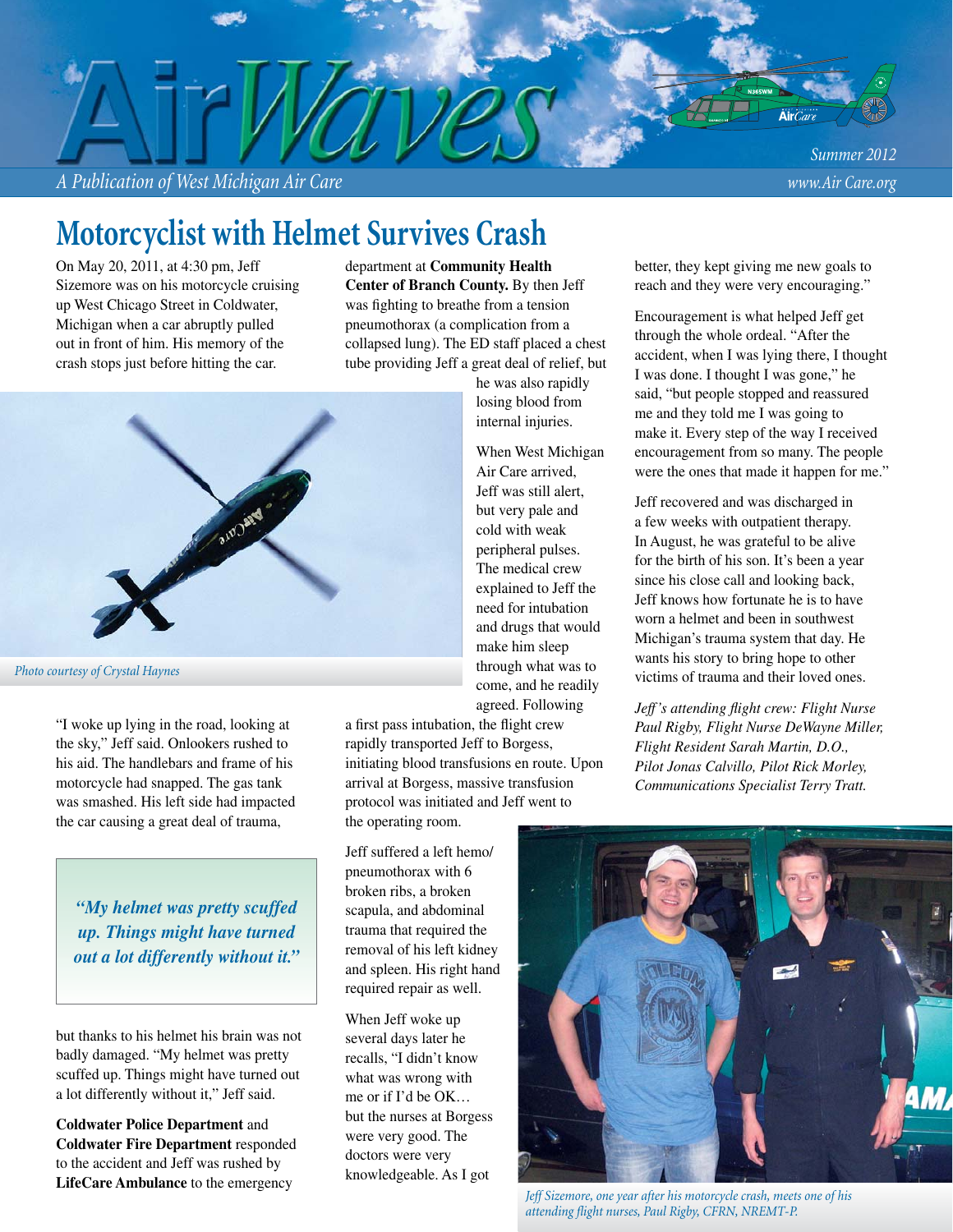## **Faster Trauma Care on Scene**

Our region's scene trauma system works very well. Everyone has a role to play on this team to make things run smoothly. First responders arrive and control the scene, and identify, triage, and treat victims with oxygen while providing bleeding g control and spinal immobilization. When EMS crews arrive, 2 large bore IVs are started and injuries are further identified and treated. By the time Air Care swoops in, the patient is ready for advanced procedures and/or rapid transport! **Here are a few things that help Air Care "scoop and run" even faster:**

**• LZ personnel** direct or drive the air crew to the appropriate ambulance or scene location while providing a description of the accident mechanism, if known. When possible, post 2-3 **medical first responders (MFRs)** near the ambulance for ready assistance with procedures.



- As we arrive at the patient's side and begin to place our monitoring equipment, the **EMS crew** takes off their monitoring equipment and moves it completely away from the gurney to prevent tangling. Do you have good working suction and ample oxygen both on the rig and in a portable tank?
- The **EMS crew** provides a brief report. If intubation or other procedures are immediately required, hold report and assist, providing only the most pertinent information initially. When the crisis is managed, full report may include age, sex, current VS trends, time of incident, MOI, identified injuries and patient chief complaint, any periods of altered LOC, hypotensive episodes, glucose (if GCS less than 15 or prior altered LOC), episodes of emesis, involvement of ETOH or other substances, SAMPLE history, size and placement of IVs, any medications given and IV fluid totals. Is it any wonder that name and date of birth are afterthoughts?



- If Air Care is intubating the patient, expect a necessary delay and offer assistance. Airway management is an essential component in trauma resuscitation. **EMTs** and **MFRs** are sometimes needed to help bag mask ventilate the patient and hold C-spine while the collar is off for access to the airway. Do NOT provide cricoid pressure, which is an outdated recommendation.
- If CPR is in progress, **MFRs** please line up! Replace compressors every two minutes. At least two CPR-trained people should be rotating.
- For unresponsive patients it's extremely helpful for **law enforcement** or **fire department** personnel to provide Air Care with the patient's name, date of birth, and the phone number of the patient's emergency contact before we depart.
- **All scene personnel** are invaluable for helping us move the patient gently over rough ground to the aircraft landing zone.

#### **Thanks to everyone for your hard work on scene!**

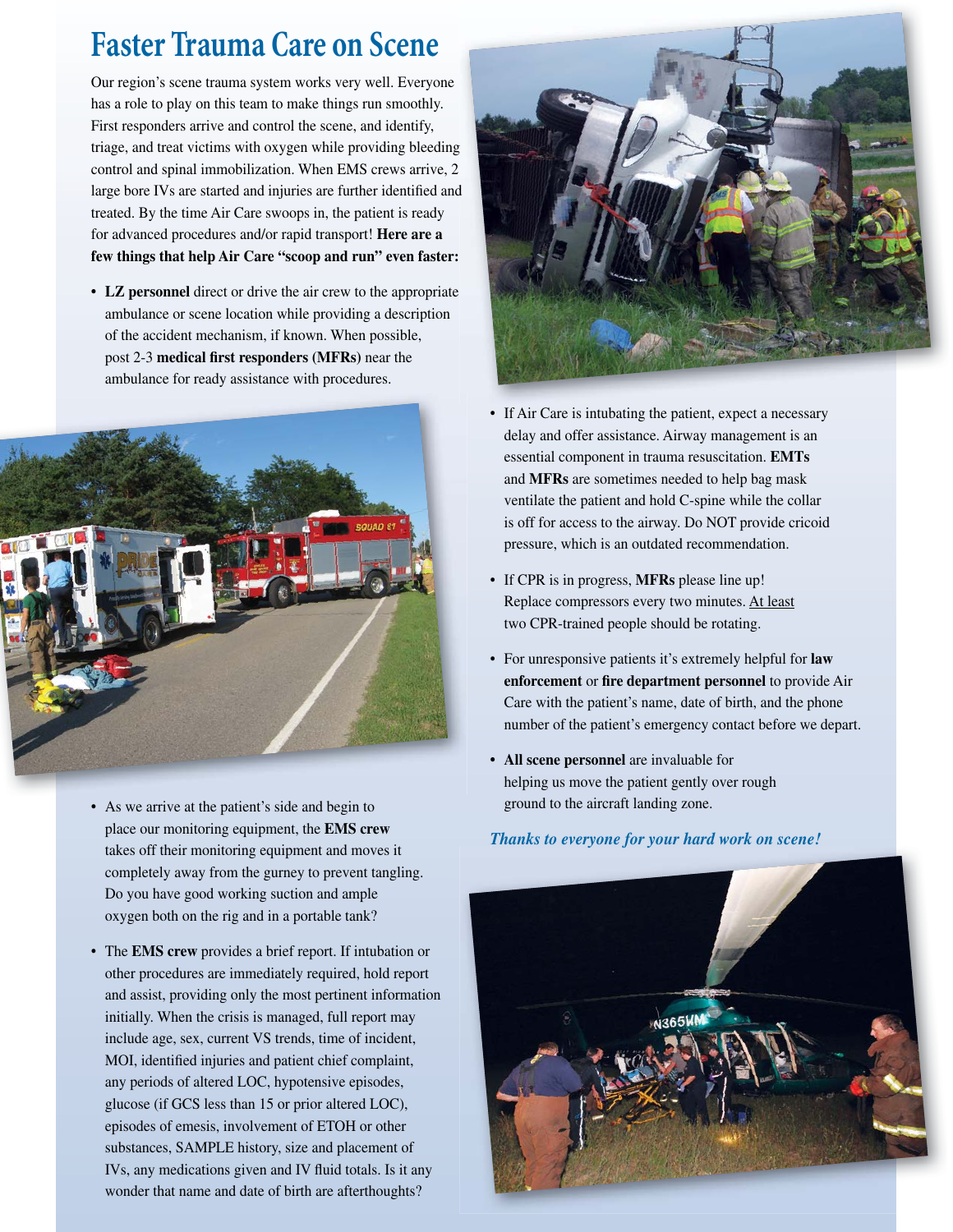## Air Care Flight Nurses Publish **Announcements**

Air Care is proud to announce that two of Air Care's flight nurses are contributing authors in the *Manual of Emergency Airway Management, Fourth Edition,* edited by Ron Walls and Michael Murphy, published by Lippincott, Williams and Wilkins, 2012. *Jan Eichel, CFRN/EMT-P* and *Kevin Franklin, CFRN/EMT-P* each contributed chapters to the text.

Kevin is the first/lead author for Chapter 29, "Alternative Devices for EMS Airway Management". This chapter explores devices like LMA, Combitube, King LT, and other extraglottic devices, calling attention to the





*Jan Eichel, CFRN/EMT-P Kevin Franklin, CFRN/EMT-P*

2007 position statement by the National Association of EMS Physicians on the use of alternative airways in the prehospital setting. The statement reads, "All EMS providers who practice advanced airway interventions



should have access to and training for at least one blind placement device. Such a device may be used either as an alternative to ETI, or as a rescue device, in the case of a failed ETI."

Jan is first/ lead author for Chapter 30, "Difficult and Failed Airway Management in EMS." This chapter addresses some of the EM gritty realities unique to field intubations. "The incidence of difficult intubation in EMS, where equipment and support are limited, is 3 to 10 times that seen in the OR, at  $11\%$ ." Jan has also previously contributed chapters in h the fourth and fifth edition text Transport Nurse Advanced Trauma Course Provider. N

The Walls and Murphy text is used in **The Difficult Airway Course: Emergency,** 

a course for emergency medicine physicians, as well as **The**  f**Difficult Airway Course: EMS, intended for airway practitioners** who are non-physicians. Kevin and Jan work with the primary authors, Dr. Walls and Dr. Murphy, on providing The Difficult Airway Course throughout the country. Kevin and Jan are the Midwestern Regional Course Directors for this course. This territory includes Michigan, Indiana, Wisconsin, Minnesota, Iowa, Illinois and Missouri. Each year Kevin and Jan provide the course to participants several times along with the assistance of emergency medicine and EMS faculty.

#### **Air Care's Fall Conference … Save the date!**

Here's an early reminder to plan your continuing education (and hunting season scheduling!) around Air Care's Fall Conference, Saturday, October 6th. EMS and nursing credits are offered with food, fun, and typical Air Care flair, plus lots of giveaways!

### **DeWayne Miller, CFRN, NREMT-P provides air medical analysis**

at www.EMS1.com. DeWayne's most recent article addresses Basic airway management techniques. As DeWayne points out, "Skillful airway management is often the first step in successful resuscitation of compromised patient."



### **Sara Sturgeon, CFRN, NREMT-P**

recently collaborated with Borgess education staff to provide sepsis education for emergency department nurses. ED nurses can have the biggest impact on this patient population because the ED is where more than half off all septic patients initially present (with a total of 750,000 cases annually). Sara's program included a review of the "who, what, when, where and why" of sepsis with a focus on the importance of early recognition and resuscitation to help decrease mortality rates.

#### **Dawn Johnston, CFRN, NREMT-P**

is a contributing author for the second edition of *EMT Complete* from Pearson (Brady) publishing due to hit the shelves on January 13, 2013.

### **Paul Rigby, CFRN, EMT-P**

is currently collaborating with **Dr. Eric Feucht, M.D.** and **Glenn Carlson, MSN, ACNP-BC, CCRN** at Bronson Methodist Hospital in a study analyzing patients with a tracheostomy and their outcomes and related costs. The study's hypothesis states, "… we suspect that patients without insurance or those with Medicaid incur longer lengths of stay, higher hospital costs, and are at increased risk of death compared to those with private insurance or Medicare."